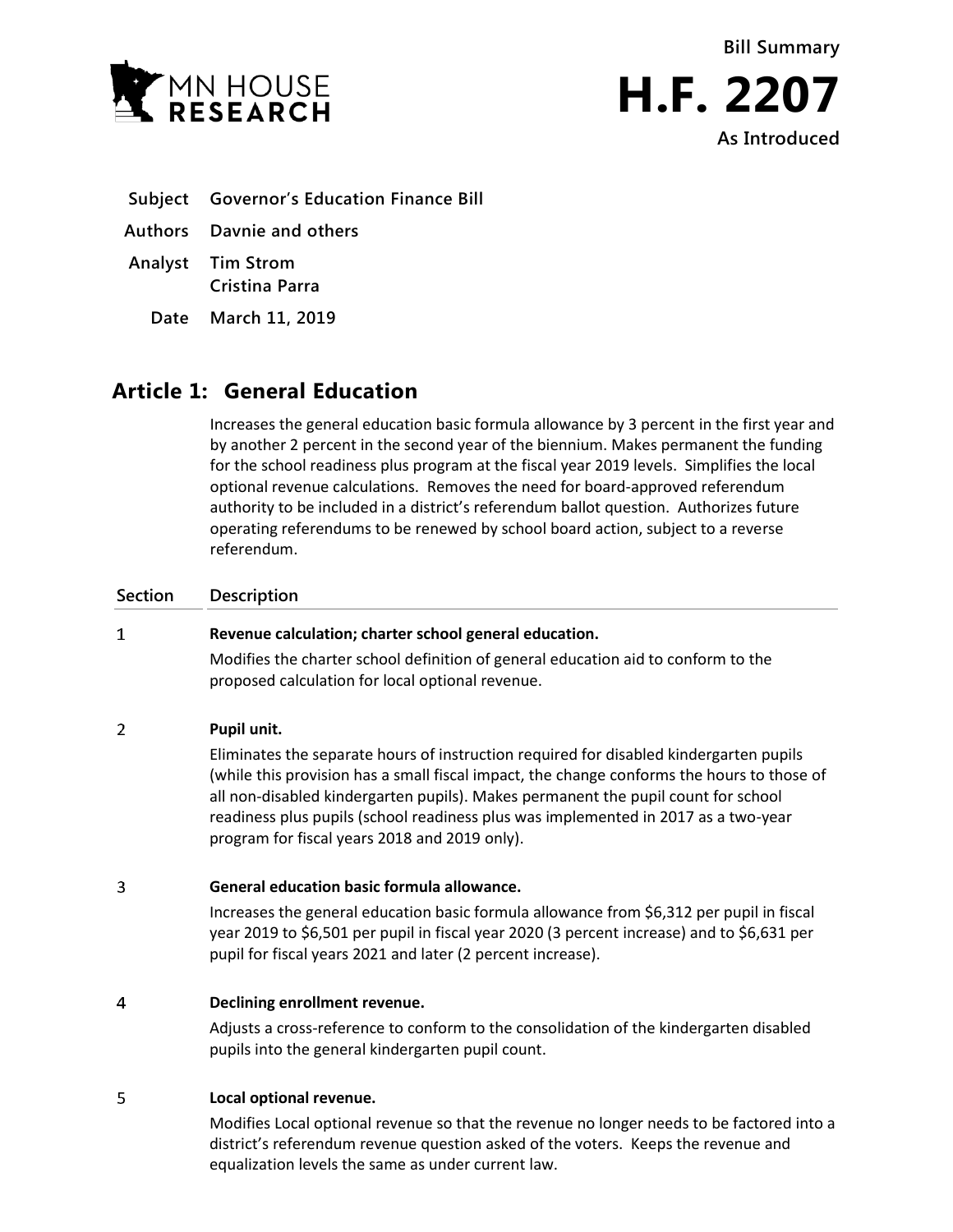| <b>Section</b> | Description                                                                                                               |
|----------------|---------------------------------------------------------------------------------------------------------------------------|
| 6              | <b>Operating capital levy.</b><br>Increases the operating capital equalizing factor to keep statewide property tax levies |
|                | unchanged from the baseline estimate.                                                                                     |
| 7              | Equity revenue.                                                                                                           |
|                | Makes conforming changes and eliminates obsolete language.                                                                |
| 8              | Referendum allowance.                                                                                                     |
|                | Adjusts a district's referendum allowance to reflect the proposed treatment of local<br>optional revenue.                 |
| 9              | Referendum allowance limit.                                                                                               |
|                | Adjusts a district's referendum allowance limit to reflect the proposed treatment of local<br>optional revenue.           |
| 10             | Referendum equalization revenue.                                                                                          |
|                | Adjusts a district's referendum equalization revenue to reflect the proposed treatment of<br>local optional revenue.      |
| 11             | Referendum equalization levy.                                                                                             |
|                | Adjusts a district's referendum equalization levy to reflect the proposed treatment of<br>local optional revenue.         |
| 12             | Referendum equalization aid.                                                                                              |
|                | Modifies and simplifies the calculation of referendum equalization aid.                                                   |
| 13             | Referendum tax base replacement aid.                                                                                      |
|                | Adjusts a district's referendum tax base replacement aid to reflect the proposed<br>treatment of local optional revenue.  |
| 14             | Referendum revenue.                                                                                                       |
|                | Authorizes a school board, under certain circumstances, to renew a previously approved<br>operating referendum.           |
| 15             | Renewal by school board.                                                                                                  |
|                | Authorizes a school board to renew a previously approved referendum if:                                                   |
|                | the renewal is subject to a reverse referendum;                                                                           |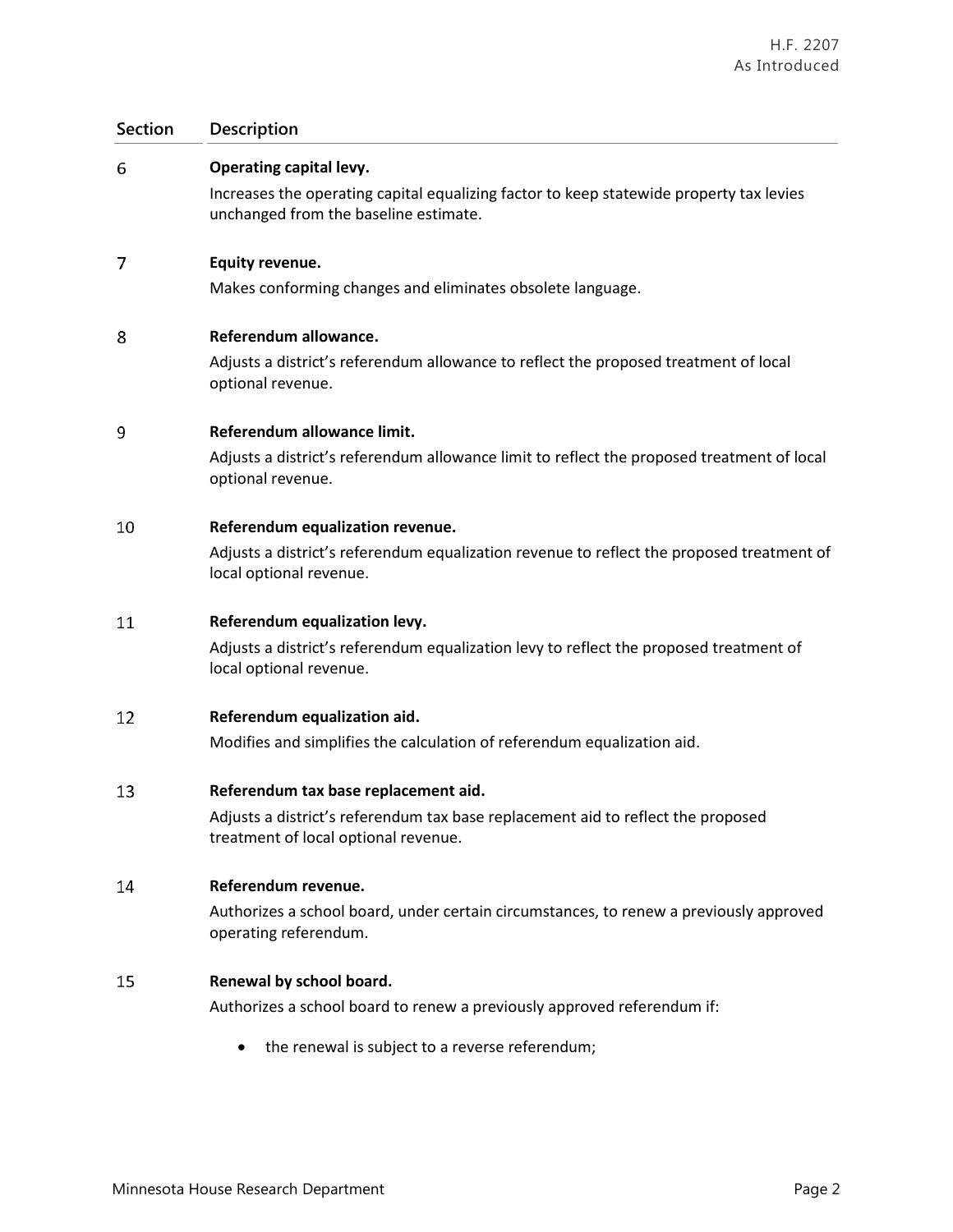- the per pupil amount of referendum authority is unchanged from the amount last approved by the voters (although if an inflationary increase was initially authorized by the voters, the inflationary increase may continue);
- the term of the referendum is the same as, or shorter than, the term last approved by the voters; and
- public testimony on the referendum renewal occurs at a school board meeting.

### 16 **Reverse referendum.**

Sets out the process for a reverse referendum to revoke board approved referendum authority. Requires a petition signed by at least 25 percent of the district's registered voters to be filed with the board by June  $1<sup>st</sup>$  in order for the revocation election to occur.

### 17 **Appropriations.**

Appropriates money for general education aid and other programs. See fiscal tracking sheet for details.

### 18 **Repealer.**

Repeals the board-approved \$300 per pupil referendum amount (this amount is separately made permanent).

# **Article 2: Education Excellence**

Modifies statewide testing and school performance reports. Makes permanent the higher level of funding for American Indian Tribal contract schools. Modifies the language for full-service community schools. Provides a minimal level of equalization aid for the achievement and integration revenue program.

| Section | <b>Description</b>                                                                                                                                                                                          |
|---------|-------------------------------------------------------------------------------------------------------------------------------------------------------------------------------------------------------------|
| 1       | <b>Statewide testing.</b>                                                                                                                                                                                   |
|         | Removes the requirement that the commissioner empirically derive benchmarks on<br>adaptive assessments. Removes the requirement that the commissioner disseminate to<br>the public computer adaptive tests. |
| 2       | State growth target; other state measures.                                                                                                                                                                  |
|         | States that Minnesota's growth measure compares a student's achievement scores over<br>time.                                                                                                                |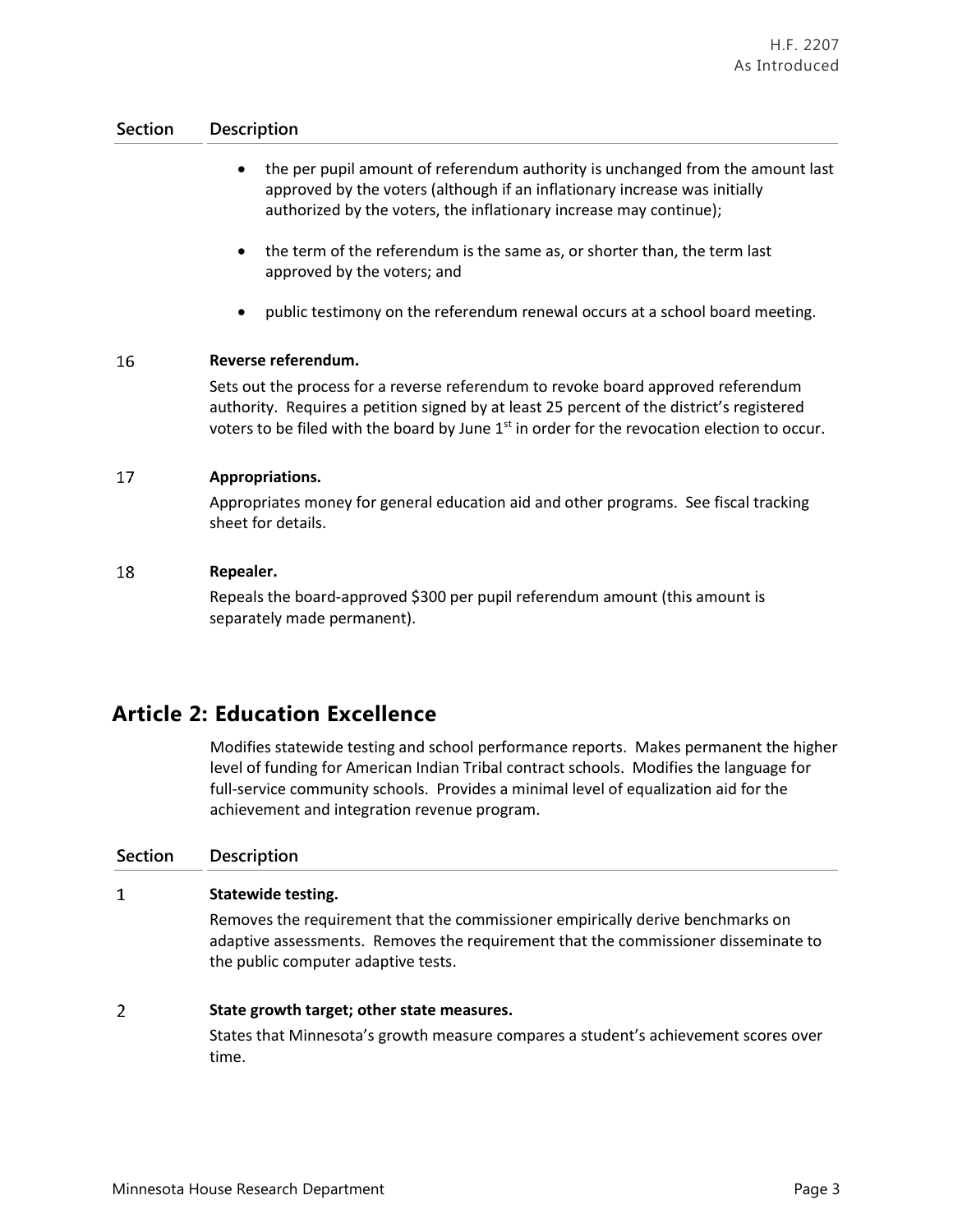### $\overline{3}$ **School performance reports and public reporting.**

Modifies the school performance reports to report academic progress consistent with federal expectations.

### 4 **Establishment; American Indian grants.**

Authorizes the American Indian grant recipients to enter into contracts with tribal partners and additional higher education partners.

#### 5 **Grant amount to prepare American Indian teachers.**

Removes student loans as an option under the American Indian grant program and directs all American Indian teacher preparation grant money to student grants.

#### 6 **Information to student applicants.**

Requires the contracted partner institutions to include information about teacher licensure fields in the information they provide to American Indian students.

### $\overline{7}$ **Eligibility for student grants.**

Adds as the first listed student grant recipient for American Indian teacher grants, a student who has origins in any of the original peoples of North America and maintains a cultural identification through a tribal affiliation or community recognition.

States that priority for American Indian teacher preparation grants must be given first to a student who is tribally enrolled and then to first- and second-generation descendants.

Requires the grantees and contracted partners to agree to work to hire American Indian work-study students or other American Indian staff to conduct initial information queries and to serve as contacts for school staff to high school students who may be interested in the education profession.

### 8 **Eligible programming.**

Adds a definition of eligible programming to the American Indian teacher preparation grant program.

### 9 **Teacher mentoring, induction, and retention programs.**

Adds to the list of teachers eligible for the teacher mentorship program, teachers who are American Indian and teachers in license shortage areas.

Requires teacher mentoring programs to be included in, or aligned with, a district's teacher evaluation and peer review process.

Authorizes a school district to spend staff development revenue or other grants on stipends for qualified mentors. Broadens revenue uses under this program and the achievement and integration program to include: financial support for professional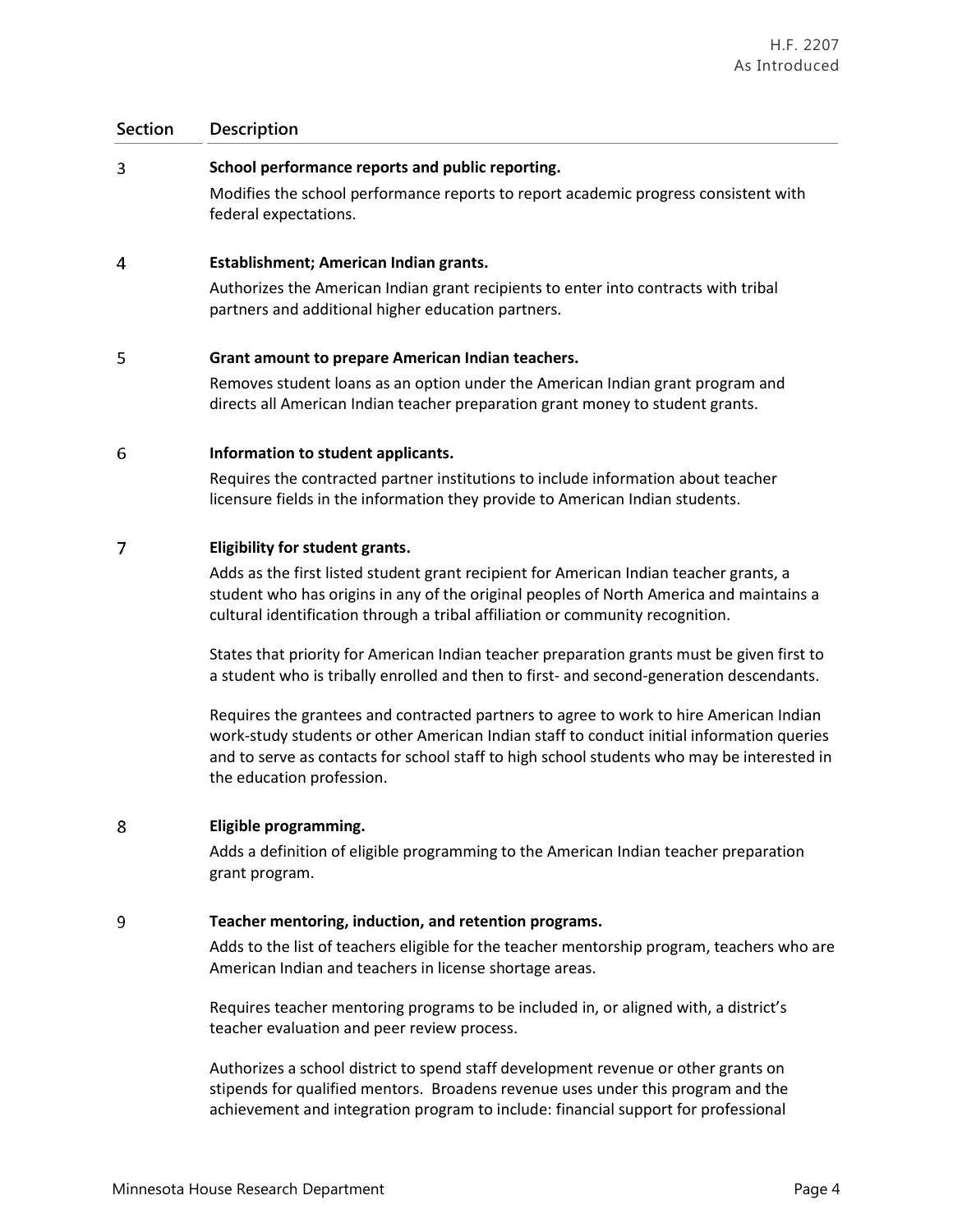learning community affinity groups for teachers from underrepresented groups; programs for teacher induction; and grants to support licensed and nonlicensed educators in professional development designed to narrow students' opportunity and achievement gaps.

### 10 **Full-service community schools.**

Defines the full-service community school's community-wide full-service community school leadership team as the group responsible for overseeing the community school programs. Specifies team members including teachers, school leaders, students, family members, community members, and system-level partners.

Requires each full-service community school site coordinator to be a full-time staff member serving one school.

Establishes grant amounts as \$100,000 for up to one year for planning purposes and \$150,000 annually each year thereafter for each eligible school site.

Adds to the information compiled by a full service community school in its baseline assessment, the number of and percentage of students by race and ethnicity attending the school.

### 11 **Revenue amount; tribal contract aid.**

Increases the tribal contract aid amount for fiscal years 2020 and later to the 2019 amount, adjusted for growth in the general education basic formula allowance. Under current law the allowance was set at \$3,230 per pupil for fiscal years 2015 to 2019, and is set to fall back to \$1,500 per pupil for fiscal year 2020 and later. Converts \$3,230 per pupil to 51.17 percent of the basic formula allowance (this links future amounts to increases in the basic formula allowance).

#### 12 **Initial achievement and integration revenue.**

Clarifies the manner in which the administrative expenses are removed from the achievement and integration program's funding (the program sets aside 0.3 percent of total funding for MDE administrative costs).

### 13 **Achievement and integration aid.**

Redefines achievement and integration aid to include an equalization aid component.

### 14 **Achievement and integration levy.**

Equalizes the achievement and integration levy. Sets the equalizing factor equal to 30 percent of the statewide adjusted net tax capacity per pupil unit.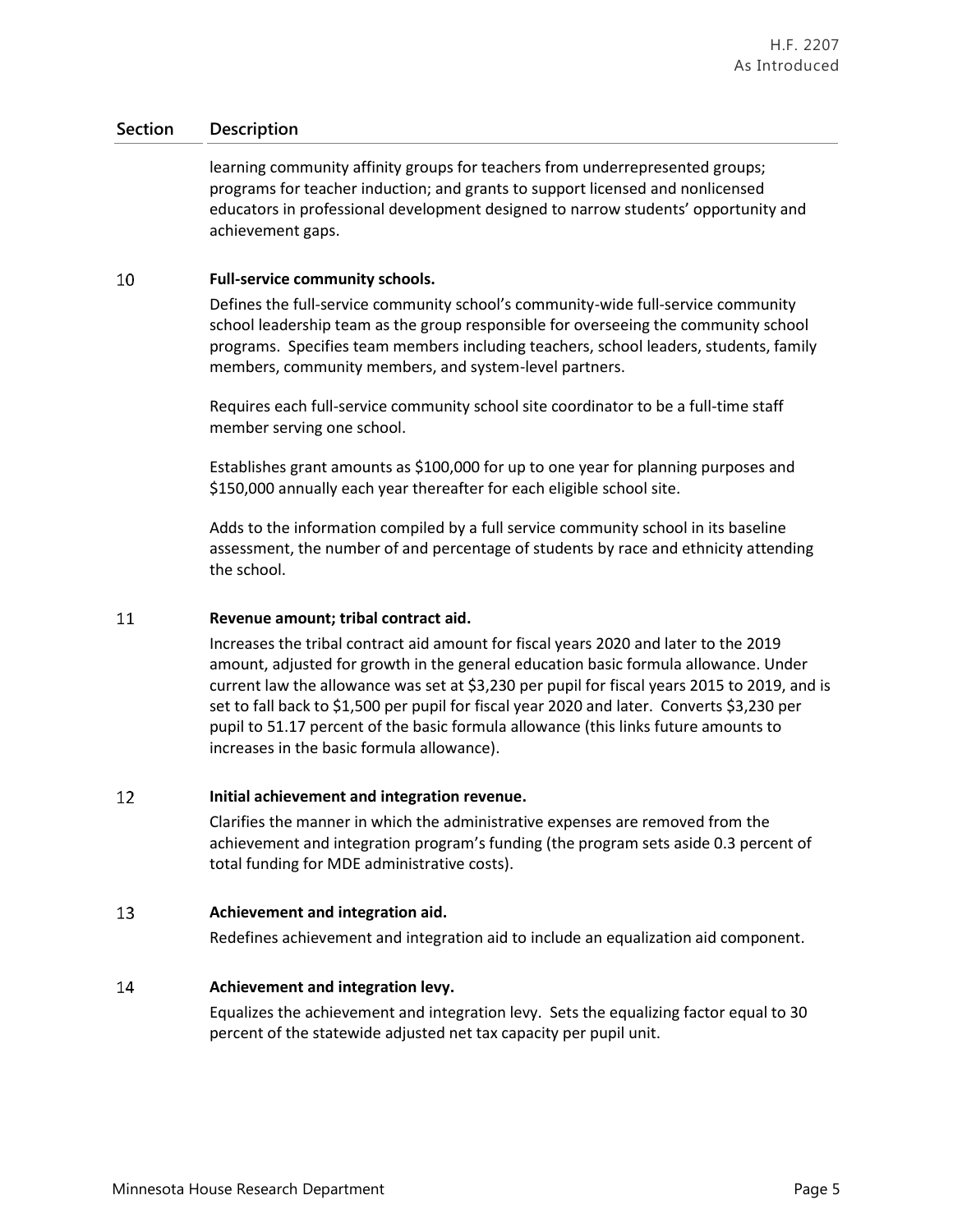### 15 **Achievement and integration equalization aid.**

Defines the achievement and integration equalization aid as the difference between the equalized revenue and the levy.

#### **16 Medium and high growth.**

Defines medium growth and high growth for purposes of the literacy incentive aid program.

#### 17 **Agricultural educator grants.**

Creates an agricultural educator grant program to support school districts in paying agricultural teachers for work over the summer with extended time pupils.

#### 18 **Innovation research zones pilot program.**

**Subd. 1. Establishment.** Establishes the innovation research zone pilot program to improve student and school outcomes.

**Subd. 2. Exemptions from laws and rule.** Lists specific statutes and rules that an innovation research zone pilot program may exempt itself from, including:

1. any law or rule that a site-governed school is exempt;

- 2. any law or rule that the commissioner has exempted another district from;
- 3. online learning program requirements;
- 4. extended time restrictions (for any student facing the risk factors listed in the graduation incentives program); and
- 5. required hours of instruction for a student who is meeting competencies consistent with Minnesota's graduation standards.

**Subd. 3. Innovation research zone advisory panel.** Requires the commissioner of education to establish an innovation research zone advisory panel of nine members, one chosen by the commissioner and eight chosen by school affinity groups.

**Subd. 4. Commissioner approval.** Authorizes the commissioner, upon recommendation of the advisory panel, to approve six innovation plans—three in the metro area and three in Greater Minnesota.

**Subd. 5. Project evaluation; dissemination; report to legislature.** Requires each innovation research zone partnership to submit requested information to the commissioner. Requires the commissioner to summarize innovation research zone activities and report the results to the legislature by February  $1<sup>st</sup>$  of each odd-numbered year.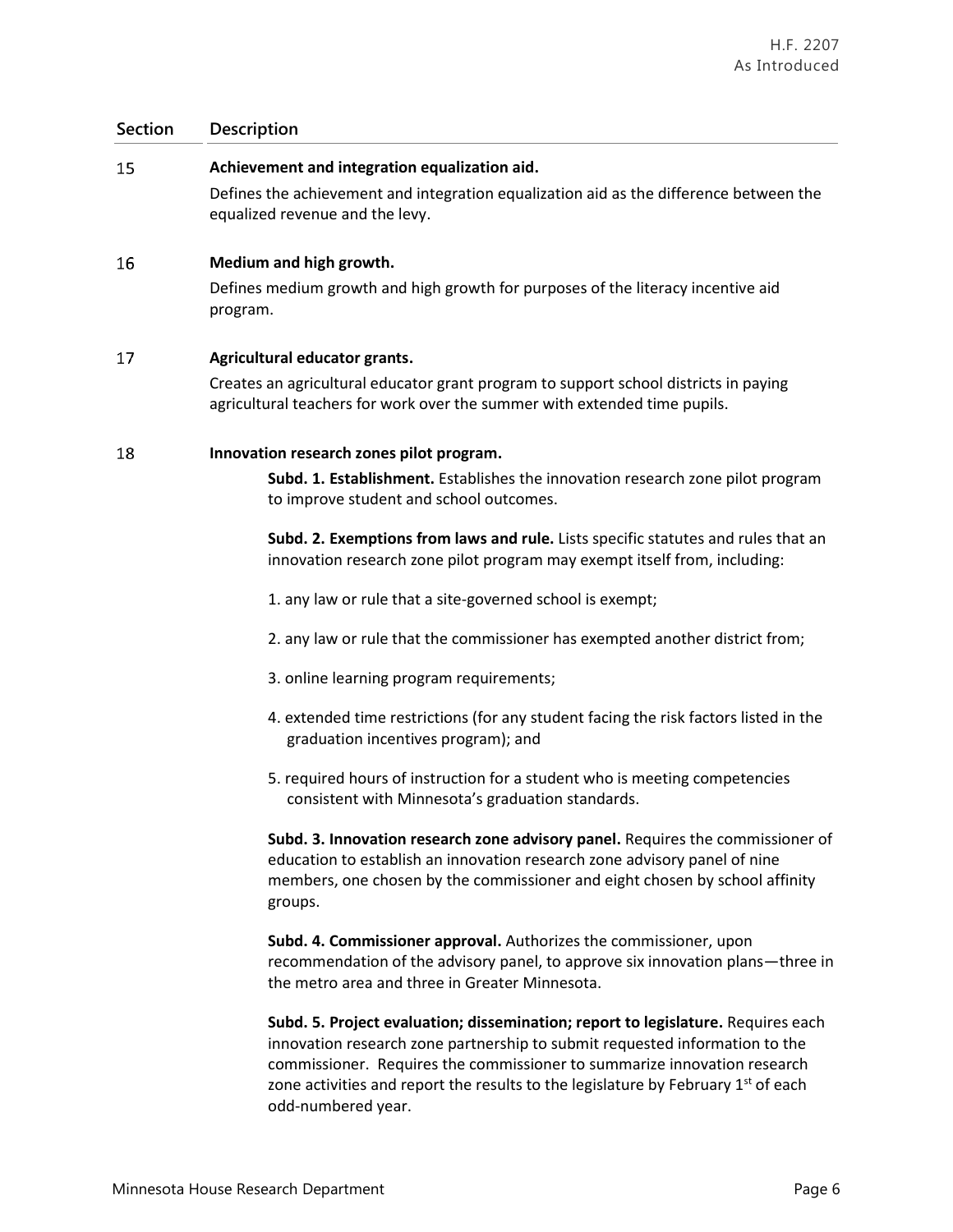### 19 **Rural career and technical education consortium grants.**

Creates a program called the rural career teacher and technical education consortium grant program. Defines the consortium characteristics. Specifies grant recipients for portions of the \$3 million annual grant amounts. Requires grants to each of the following three consortia:

- 1. Southwest/West Central Service Cooperative, Southwest State University, Minnesota West Community and Technical Colleges and Ridgewater College;
- 2. a consortium with the South Central Service Cooperative or Southeast Service Cooperative and other partners; and
- 3. a consortium involving the Northwest Service Cooperative or Northeast Service Cooperative and other partners.

#### 20 **Appropriations.**

Appropriates money for education excellence aid programs. See fiscal tracking sheet for details.

### 21 **Repealer.**

Repeals statutory definitions of growth, value added, adequate yearly progress, and other terms under Minnesota's former accountability system. Repeals statutory definitions concerning statewide and local assessments and results.

## **Article 3: Special Education**

Modifies the special education funding formulas. Creates a new category of special education funding called cross subsidy aid.

### **Section Description**

### $\mathbf{1}$ **Special education aid.**

Adjusts the general education revenue for a charter school student equal to 5 percent in fiscal year 2020 and 10 percent in fiscal year 2021 and later, of the unreimbursed cost of providing special education services to the student.

### $\overline{2}$ **Definitions; special education aid.**

Defines the initial special education cross subsidy in statute. Defines "minimum aid adjustment multiplier" as 1.046 for fiscal year 2020 and as the greater of 1.02 or the multiplier for the previous year less .02.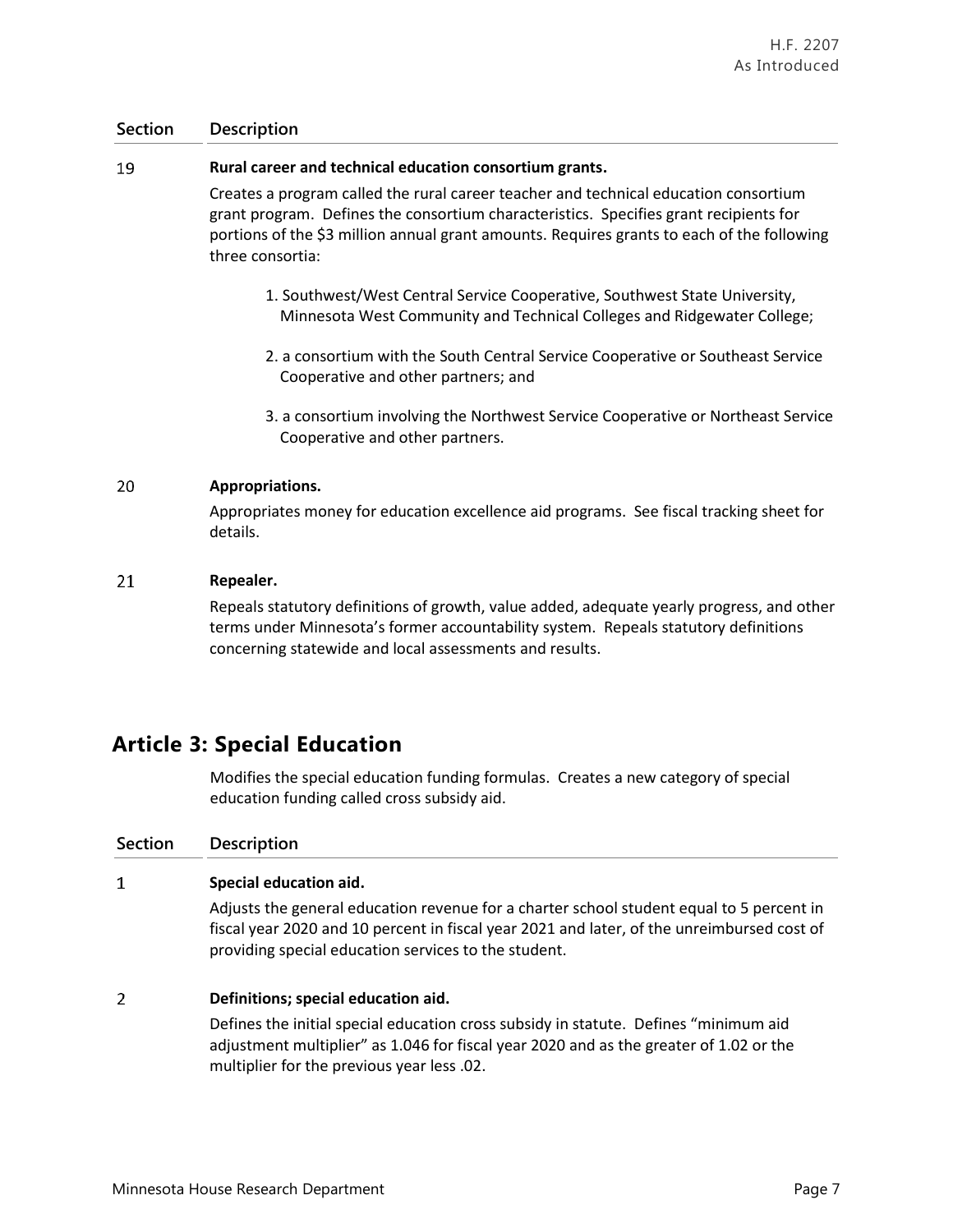### $\overline{3}$ **Special education aid.**

Includes cross subsidy aid in the definition of special education aid. Limits a district's special education aid to the greater of:

- 1. the sum of: (i) 54.2 percent for fiscal year 2020 and fiscal year 2021, and 56.3 percent for fiscal year 2022 and later, of the districts nonfederal expenditures; (ii) 95 percent of the district's cost of providing transportation services for children with disabilities; and (iii) the enrollment options adjustments; or
- 2. the district's fiscal year 2016 special education aid amount adjusted for changes in enrollment and by 4.6 percent per year.

Creates a new minimum aid amount.

#### $\overline{4}$ **Cross subsidy reduction aid.**

Creates a new category of special education aid called cross subsidy reduction aid. Sets the aid amount equal to 2.16 percent of the unreimbursed cross subsidy for fiscal year 2020, 5.42 percent of the cross subsidy for fiscal year 2021, and 5.5 of the cross subsidy for fiscal year 2022 and later.

### 5 **Alternative attendance programs.**

Reduces the portion of unreimbursed special education costs billed back to the district of residence from 90 percent to 85 percent in fiscal year 2020 and 80 percent for fiscal years 2021 and later.

### 6 **Appropriations.**

Appropriates money for special education aid programs. See fiscal tracking sheet for details

## **Article 4: Facilities and Technology**

Expands the revenue that may be pledged for 10 year equipment bonds to include safe schools revenue and expands the uses of the bond to include school security improvements including communications devices.

### **Section Description**

### $\mathbf{1}$ **Purchase of certain equipment.**

Adds public announcement systems, emergency communications devices, and other equipment related to violence prevention and facility security to the eligible purposes for capital equipment bonds. Authorizes a district to counts its safe schools revenue, as well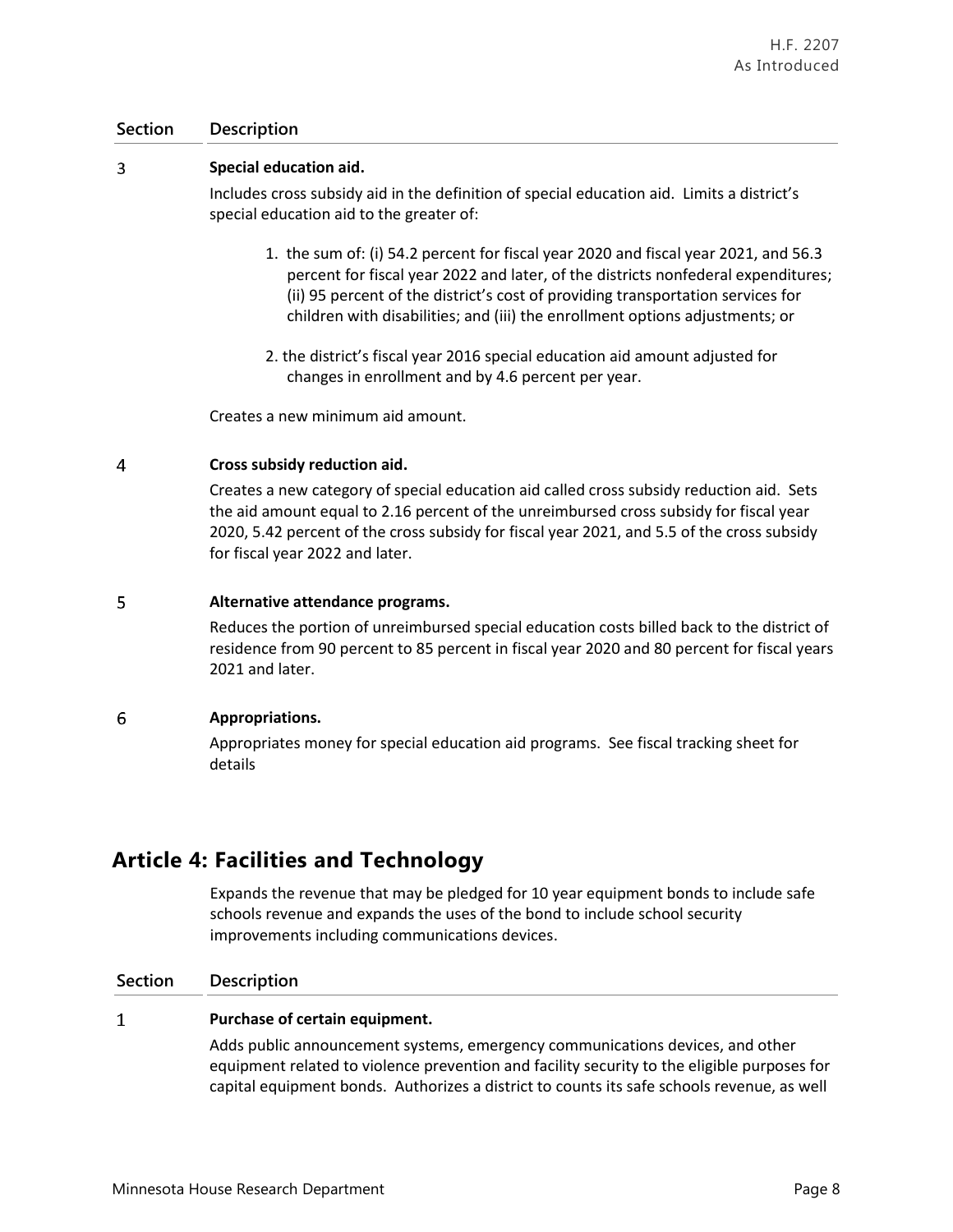as its equipment revenue for purposes of computing the total amount of capital equipment bonds the district may issue.

#### $\overline{2}$ **Safe schools revenue.**

Increases safe schools revenue. For fiscal year 2020 only, increases the safe schools revenue by \$9 per pupil unit and guarantees each district a minimum safe schools revenue of \$18,750. Provides safe schools revenue to charter schools equal to \$9 per pupil unit. Increases the safe schools revenue for intermediate school districts by \$3.75 per pupil. Creates safe schools revenue of \$3.75 for other cooperative units (special education coops, etc.). Provides all of the fiscal year 2020 increase in safe schools revenue in state aid.

For fiscal year 2021 and later, establishes safe schools revenue of \$54 per pupil for school districts with a district minimum of \$22,500. Sets the safe school revenue at \$22.50 per pupil for intermediate school districts, \$7.50 per pupil for other cooperatives, and \$18 per pupil for charter schools. Equalizes safe schools revenue at 123 percent of the statewide average tax base per pupil, based on the adjusted net tax capacity tax base using one-half of the ag lands value (this is the same tax base used for long-term facilities maintenance revenue).

Expands the uses of safe schools revenue to include additional actions to improve school climate including professional development such as restorative practices, socialemotional learning, and other evidence-based practices.

Authorizes a school board to transfer safe schools revenue to the debt fund for repayment of certain capital and equipment bonds.

### 3 **Appropriation.**

Appropriates money for debt service equalization aid, long-term facilities maintenance aid, and other facility and equipment aid programs. See fiscal tracking sheet for details.

# **Article 5: Nutrition**

Appropriates funds for state nutrition programs.

### **Section Description**

#### $\mathbf{1}$ **Appropriations.**

Appropriates money for school lunch aid, school breakfast, kindergarten milk, and summer school food service replacement aid. See fiscal tracking sheet for details.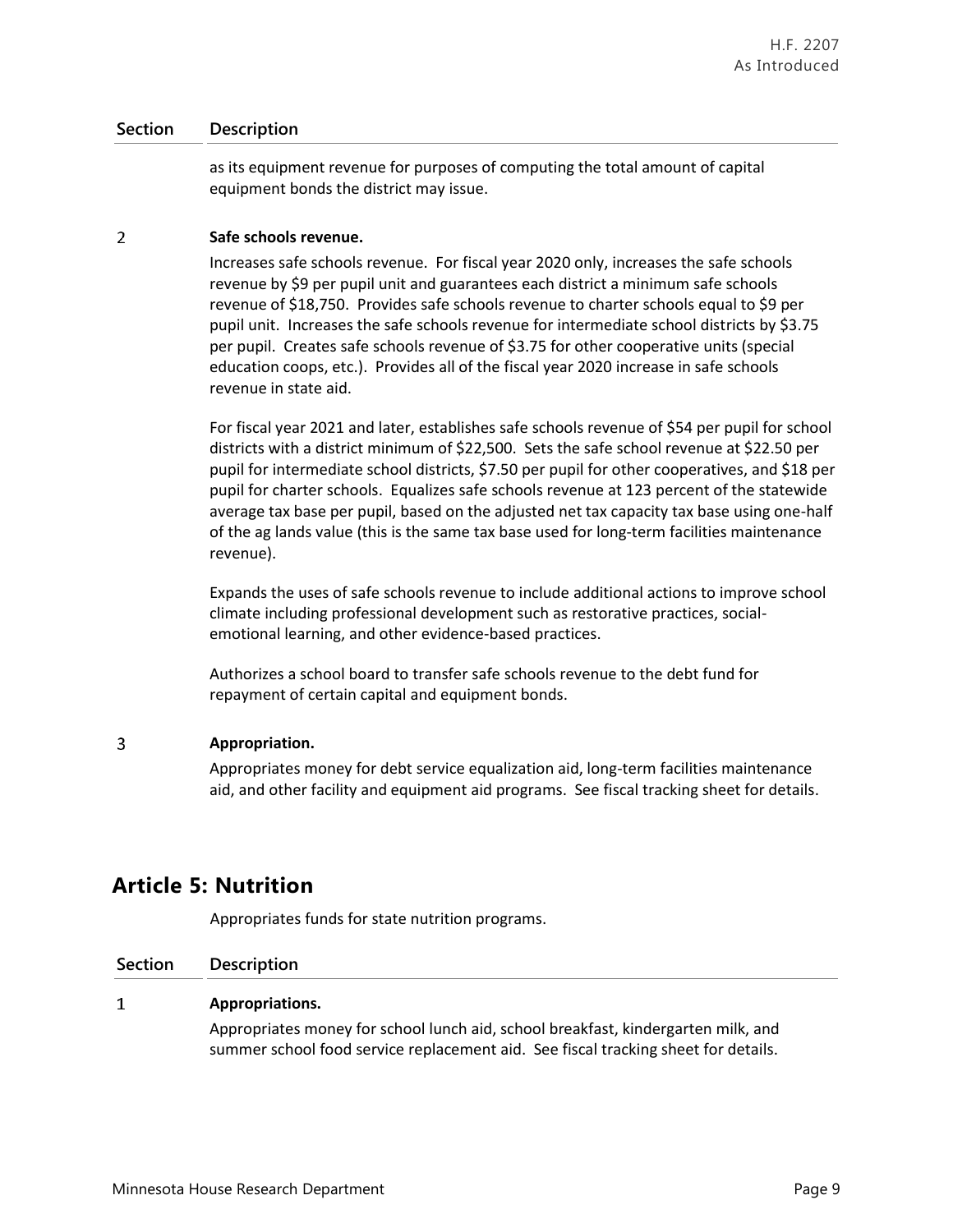# **Article 6: Libraries**

Authorizes regional library telecommunications aid to be used for additional Internet access purposes.

| <b>Section</b> | <b>Description</b>                                                                                                                                                                                                                                                 |
|----------------|--------------------------------------------------------------------------------------------------------------------------------------------------------------------------------------------------------------------------------------------------------------------|
|                | Eligibility; regional library telecommunications aid.                                                                                                                                                                                                              |
|                | Modifies the regional library telecommunications aid to allow improvements for<br>improved Internet access once connectivity funding needs have been met (for the last<br>few years, a portion of this appropriation has canceled back to the state general fund). |
| 2              | Award of funds; regional library telecommunications aid.                                                                                                                                                                                                           |
|                | Authorizes the commissioner to consider Internet access or access to technology costs<br>when allocating regional library telecommunications aid.                                                                                                                  |
| 3              | Appropriation.                                                                                                                                                                                                                                                     |
|                | Appropriates money for regional library support, multicounty, multitype libraries aid, and                                                                                                                                                                         |

other library system aids. See fiscal tracking sheet for details.

# **Article 7: Early Childhood and Family Support**

Modifies early education programs and appropriates money for these programs.

| <b>Section</b> | <b>Description</b>                                                                                                                                                                                                                                                                                   |
|----------------|------------------------------------------------------------------------------------------------------------------------------------------------------------------------------------------------------------------------------------------------------------------------------------------------------|
| 1              | Eligibility; voluntary prekindergarten.                                                                                                                                                                                                                                                              |
|                | Clarifies that an eligible four-year-old child served in a mixed-delivery system by a child<br>care center, family child care program, or community-based organization may be charged<br>a fee as long as the mixed delivery partner was not awarded a mixed-delivery funded seat<br>for that child. |
| $\overline{2}$ | Applications process; priority for high poverty schools; voluntary prekindergarten.                                                                                                                                                                                                                  |
|                | Split the Minneapolis and St. Paul school districts into separate voluntary prekindergarten<br>(VPK) regions. Removes obsolete language. Clarifies the way the existing allocations of<br>seats for eligible participants are calculated.                                                            |
| 3              | Participation limits; voluntary prekindergarten.                                                                                                                                                                                                                                                     |
|                | Makes the current number of VPK seats (7,160) permanent for fiscal years 2020 and later.<br>Under current law, the number of statewide total number of seats is scheduled to drop                                                                                                                    |

back to 3,160 seats.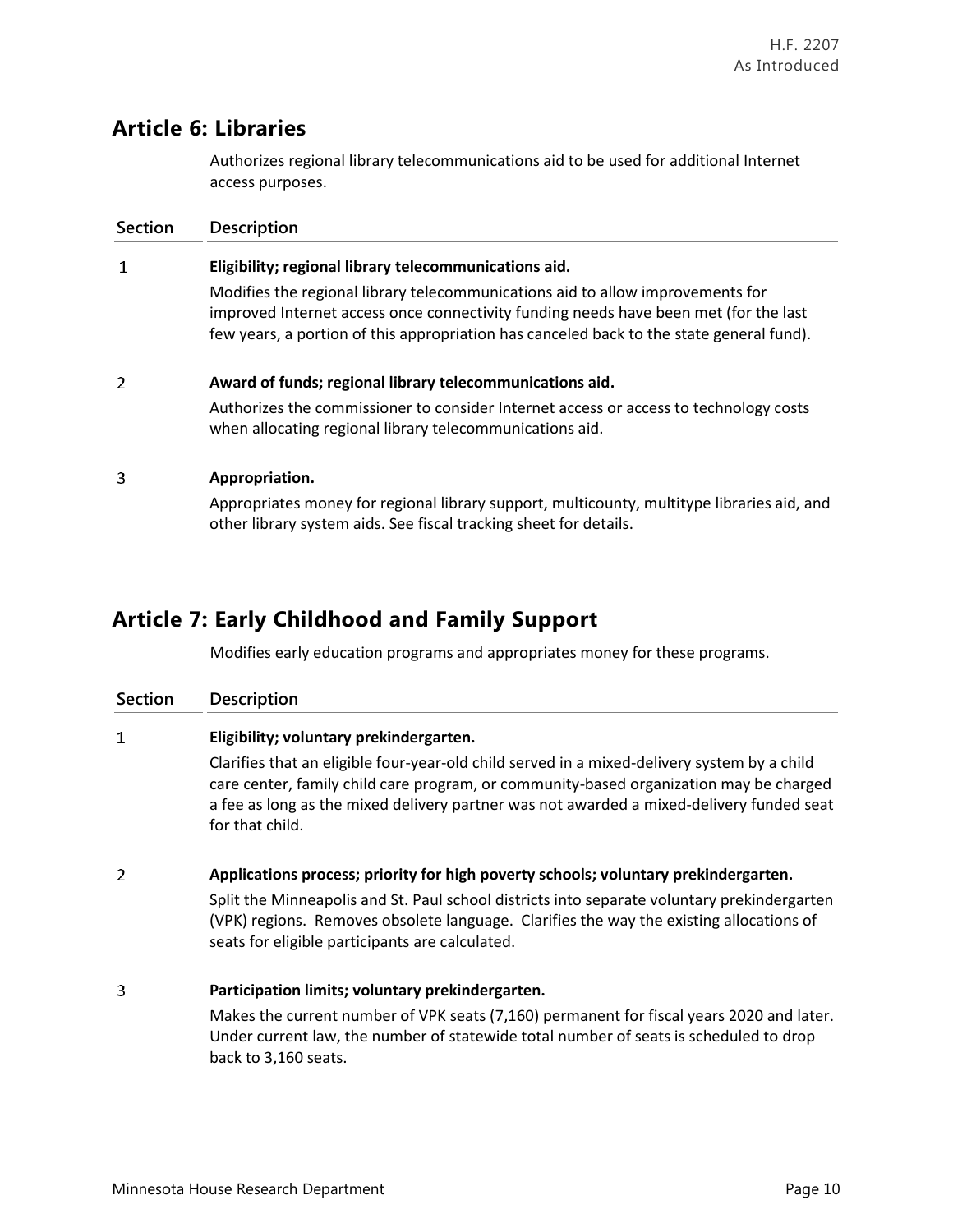### $\overline{4}$ **Early learning scholarship account.**

Creates an account in the special revenue fund called the early learning scholarship account. Places all appropriations for early learning scholarships in this account and annually appropriates this money to the commissioner for early learning scholarships. This funding mechanism is being proposed because the early learning scholarship program has had a relatively large cancellation in each of the last few years due to uncertainty about total enrollment in the program. Makes permanent an appropriation out of the account of \$950,000 per year for MDE's administrative needs.

### 5 **Background study; tribal organizations.**

Authorizes tribal organizations to contract with the commissioner of human services to conduct background studies of individuals affiliated with a child care program sponsored, managed, or licensed by a tribal organization.

### 6 **Background study; Head Start programs.**

Authorizes Head Start programs to contract with the commissioner of human services for background studies. Exempts a Head Start program that does not contract with the commissioner, is not licensed, and is not registered for funding under chapter 119B from chapter 245C.

### $\overline{7}$ **Appropriations.**

Appropriates money for early education programs. See fiscal tracking sheet for details.

# **Article 8: Community Education**

Appropriates money for community education programs.

### **Section Description**

### $\mathbf{1}$ **Appropriation.**

Appropriates money for early education programs. See fiscal tracking sheet for details.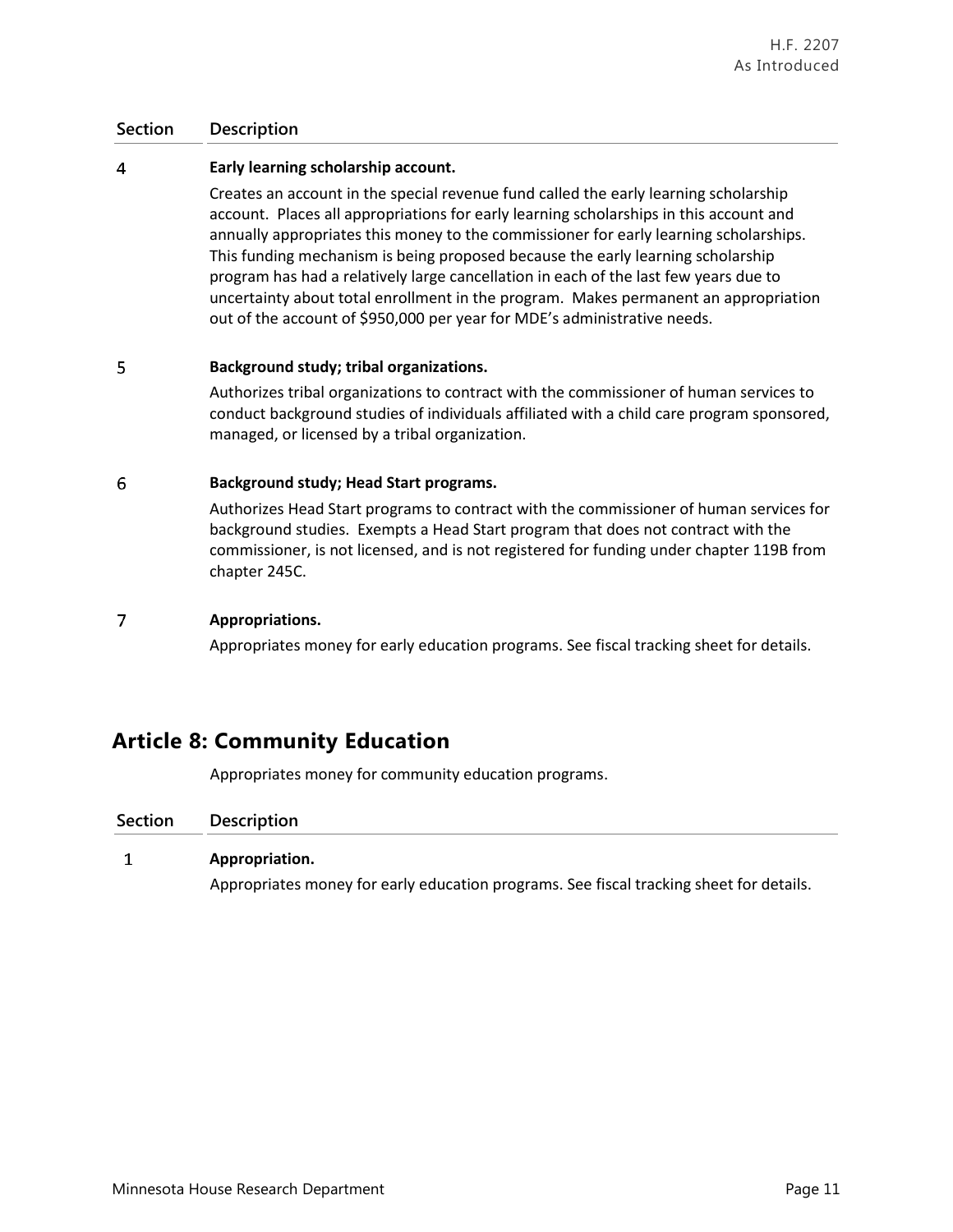# **Article 9: Self-sufficiency and Lifelong Learning**

Ensures that Adult Basic Education aid does not decline if statewide contract hours fall over time. Appropriates money for self-sufficiency and lifelong learning program.

### **Section Description**

### $\mathbf{1}$ **State total adult basic education aid.**

Modifies the statewide adjustment factor for adult basic education (ABE) programs. Under current law, ABE aid changes by the annualized ten-year rate of growth in the number of contact hours, but the growth is limited to not more than 3 percent per year. In the last few years, ABE's statewide contact hours have declined. Limiting the ABE growth factor to 1.0 ensures that ABE funding will not fall from one year to the next.

### $\overline{2}$ **Appropriations.**

Appropriates money for adult basic education and other self-sufficiency and lifelong learning programs. See fiscal tracking sheet for details.

# **Article 10: State Agencies**

Modifies provisions affecting state agencies including the Minnesota Department of Education. Increases the license fee for school administrators, and eliminates the teacher licensure account in the special revenue fund redirecting teacher licensure fees to the general fund. Appropriates money for the state agencies and boards funded in the K12 finance bill.

### **Section Description**

### $\mathbf{1}$ **Grant administration.**

Creates a grant management account in the special revenue fund. Authorizes the commissioner of education to place all grant management money in this account. Annually appropriates money from this account to the commissioner for administering grants.

### $\overline{2}$ **Grant administration account.**

Authorizes the commissioner of education to retain five percent of each pass-through grant administered by the Minnesota Department of Education (MDE).

### 3 **Fees; Board of School Administrators.**

Increases the annual fee paid by a school administrator (principals, superintendents, etc.) from \$75 to \$100.